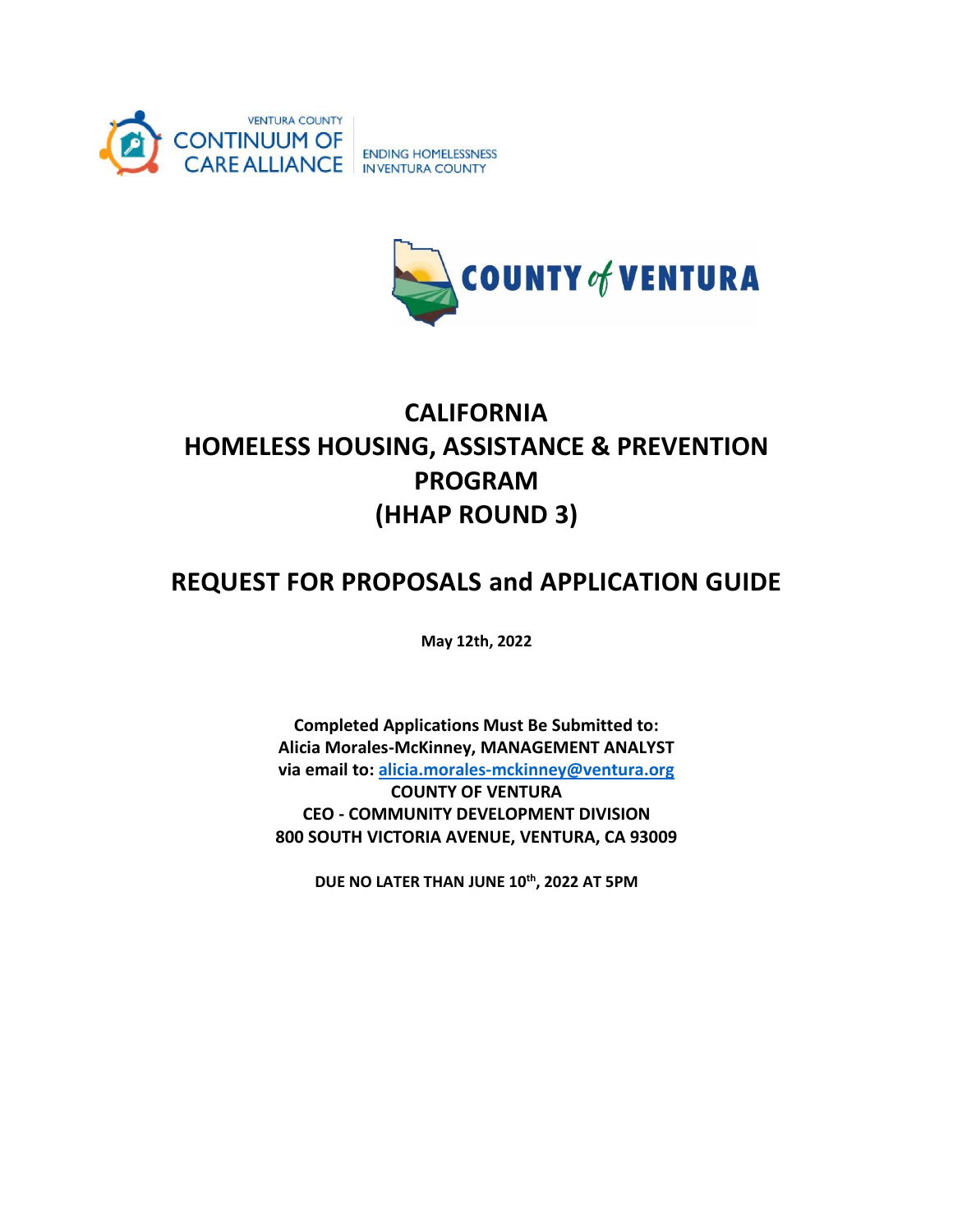#### **1. INTRODUCTION:**

The County of Ventura's County Executive Office is accepting State of California Homeless Housing, Assistance & Prevention Program (HHAP) Round 3 applications in partnership with the Ventura County Continuum of Care (VCCoC). The Third Round of HHAP Program is a \$1 Billon block grant program designed to provide direct assistance to the 13 largest California cities, counties and Continuums of Care (CoCs) to address the homelessness crisis throughout California. HHAP Round 3 grant program is authorized by AB 140 (Health & Safety Code § 50218.6, et seq.), which was signed into law by Governor Gavin Newsom on July 19, 2021.

HHAP funding will be administered by the County Executive Office (Administrative Entity) on behalf of the Ventura County Continuum of Care. All funding decisions will be made through the VCCoC process starting with the CoC Data, Performance & Review Committee with recommendations formulated for the VCCoC Board for their approval to be sent to the County of Ventura Board of Supervisors for their final endorsement. The County of Ventura has redirected its allocation to be combined with the VCCoC to support regional collaboration and joint funding determinations.

\$4,829,424.30 million dollars in funding will be available for the CoC/County to fund projects serving individuals and families who are experiencing literal homelessness or at-risk of homelessness to move into safe, stable housing with a particular focus on rehousing individuals in Project Roomkey sites.

A minimum of 10% of funding (\$482,942.43) will be dedicated to projects serving homeless youth or youth at risk of homelessness (unaccompanied youth up to age 24) Health and Safety Code section 50218.6(e). Applications will be accepted for stand-alone youth programs or programs that include a plan to serve youth. Up to seven (7) percent of funding will be retained by the County Executive Office for serving as the grant administrator of the program Health and Safety Code section 50220.7(f).

Applicants are encouraged to demonstrate collaboration and coordination among existing programs and services as the goal of HHAP funding is to enhance and build capacity within the existing service system. Projects proposed should be supported by the jurisdiction(s) in which they plan to operate. Proposals must be for new or expanded capacity projects or projects that can show evidence of an expiring funding source. All project proposals should meet a priority need identified by the Ventura County Continuum of Care and plan to address the immediate homeless crisis within the proposed jurisdiction. Projects should be aligned with the [VC CoC Plan to Prevent and End Homelessness](https://s33020.pcdn.co/wp-content/uploads/2020/02/Final_VC_Homelessness_Plan_1.9.19-1.pdf) and the [VC CoC Written Standards](https://s33020.pcdn.co/wp-content/uploads/2021/08/VC-CoC-Policies-and-Procedures_Updated-2020.pdf) for delivery of homeless assistance. Applicants should include in their proposal how they plan to sustain programs beyond the one-time HHAP program funding. Proposals must have a plan to meet the expenditure deadlines of October 1, 2026.

Per Health and Safety Code Section 50218.6, et seq., HHAP funding shall be used for programs aligned with evidenced-based practices in ending homelessness for all populations. Best practices including but are not limited to: Housing First/low barrier programs, Trauma-Informed Care, Harm Reduction. All California statefunded programs must include a Housing First approach as detailed in AB 1380 and per Health and Safety Code Section 50220.5(g) and delivered in a low barrier, Trauma-Informed and culturally sensitive manner.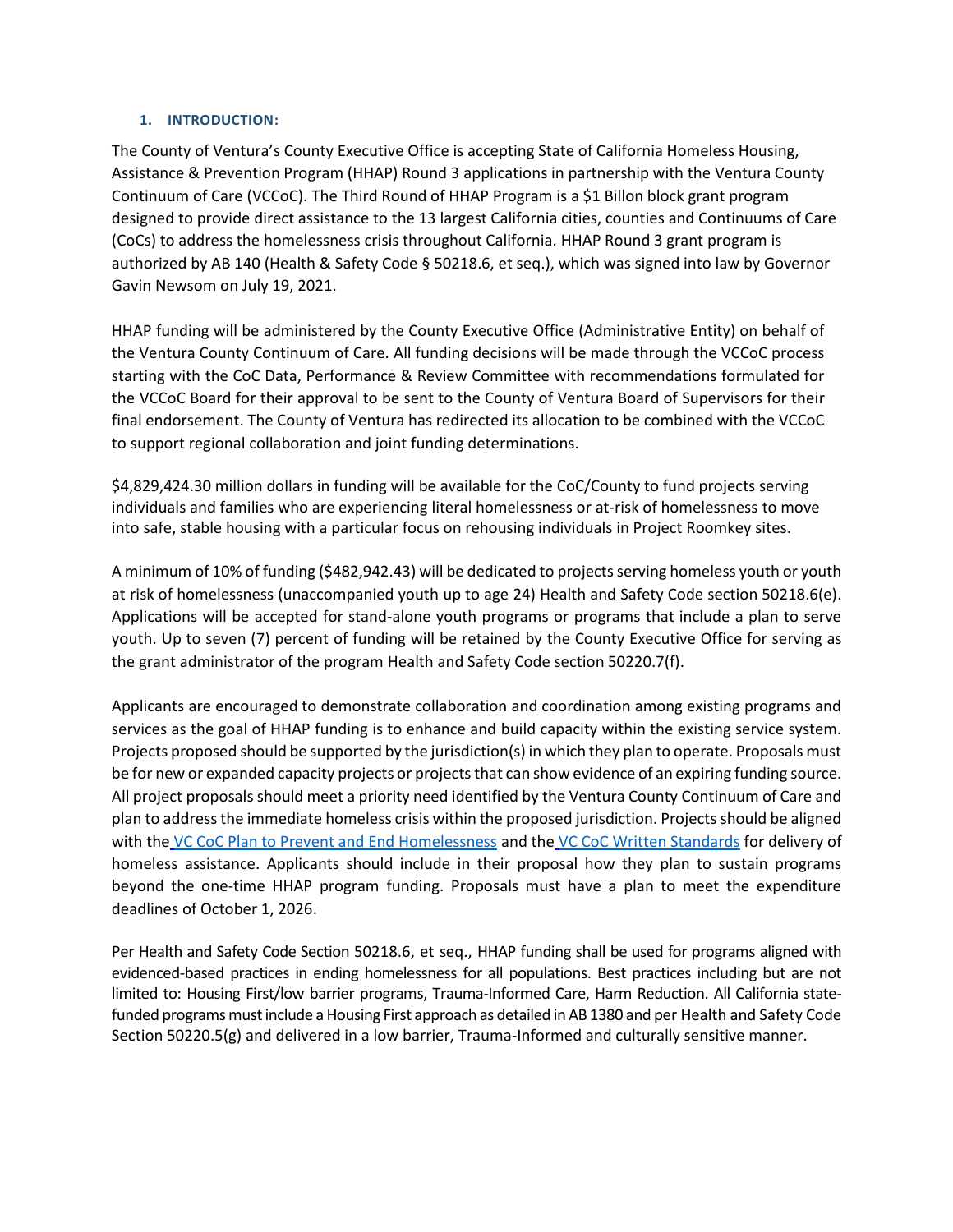Programs aligned with a Housing First approach operate with the understanding that persons experiencing homelessness must have access to a safe place to live, that does not limit length of stay before stabilizing or improving health, reducing harmful behaviors or increasing income. Under Housing First, an individual or family should be assisted in identifying housing and moved into a permanent home as quickly as possible. Programs should remove barriers to housing such as requirements of sobriety or absence of criminal history. Housing First values choices not only in where to live but whether to participate in services. In other words, tenants are not required to participate or enroll in services to obtain or retain housing. Proposals should detail how they will align their service delivery with the Housing First approach while assisting program participants with obtaining and maintaining housing.

HHAP funded programs must receive referrals through the VC CoC Coordinated Entry system (CES) and utilize the Ventura County Homeless Management Information System (HMIS) to collect and enter client-level data. Applicants who are not current participating agencies in CES or HMIS will need to work with CoC and HMIS staff to get programs set up if funded. Reports will be submitted to CoC staff quarterly and annually to assess program performance and timeliness of spending. Reports on HHAP funded programs will be sent to the State of California for participation in the state's Homeless Data Integration System (HDIS).

Applicants must demonstrate commitment and action to ensuring equitable provision of services for Black, Native and Indigenous, Latinx, Pacific Islanders and other People of Color who are disproportionately impacted by homelessness and COVID-19.

Applicants should demonstrate methods for incorporating persons with lived experience of homelessness into their programs through meaningful participation in developing policies and program implementation including hiring of staff with lived experience.

#### **2. OBJECTIVES, ELIGIBLE USES & FUNDING AVAILABILITY:**

The Ventura County CoC and County of Ventura have identified priorities for funding in its Ventura County Plan to Prevent and End Homelessness. Priorities for HHAP 3 funds were established through stakeholder input and alignment with the Ventura County Plan to Prevent and End Homelessness. The Continuum of Care Board approved the adopted priorities on December 9. Eligible HHAP Round 3 uses align with local priorities include those listed below. Priority needs include assisting with the transition of Project Roomkey (seniors and medically vulnerable persons) into permanent housing placements. More information on each priority may be found in Attachment A of this RFP.

A single application must be submitted for each eligible use, (combined applications will not be accepted) for which an applicant is seeking funding. HHAP funding requires that a minimum of 10% of the funding be utilized to serve unaccompanied homeless youth between the ages of 12-24. Applications wishing to be considered for this youthset aside must indicate youth among the populations to be served and include in their narratives how their program will meet the unique needs of youth experiencing homelessness.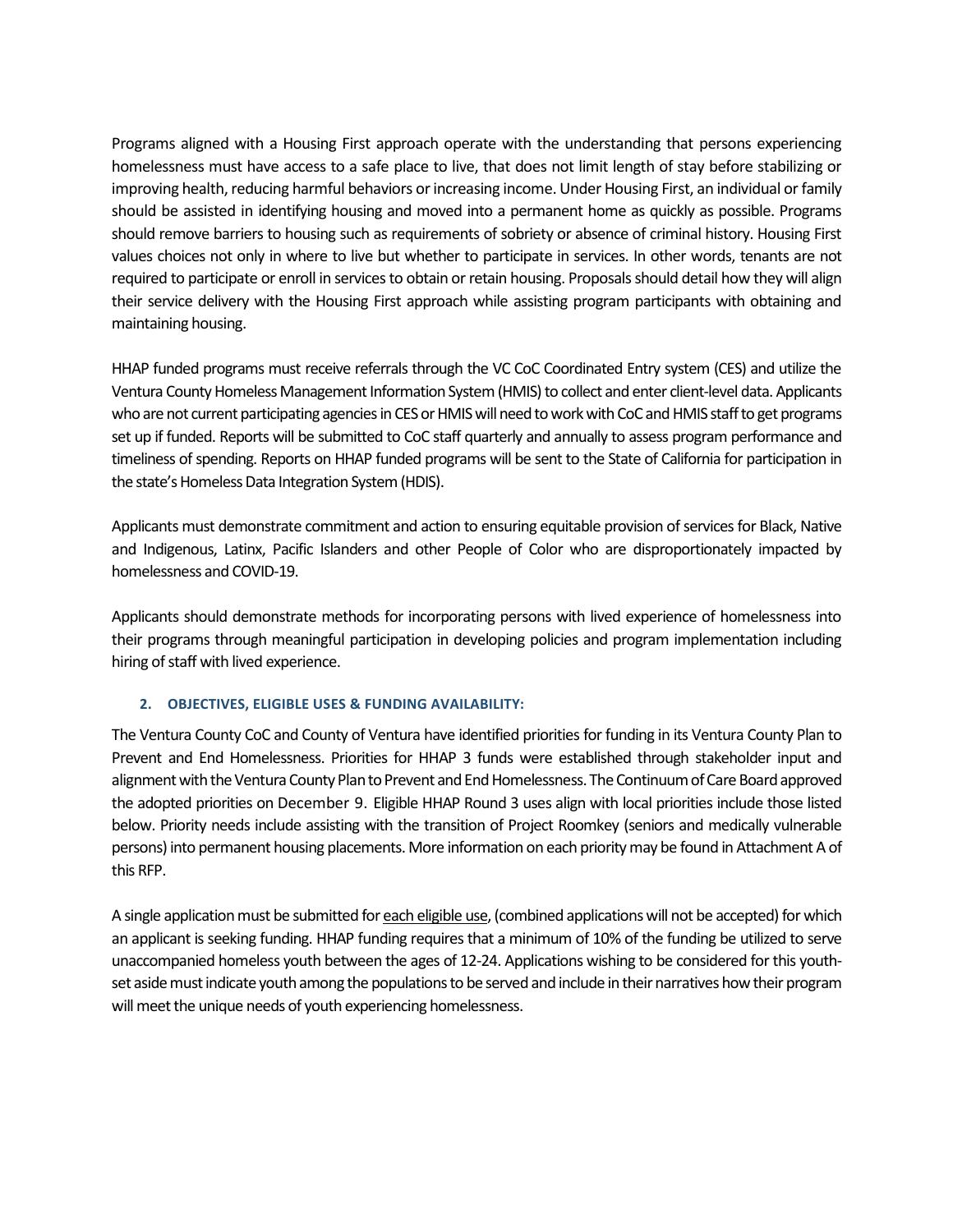Administrative costs are not an eligible expense for applicants under the HHAP program. Staff and overhead costs to administer the program should be classified as program costs rather than administrative costs for state funding. HHAP funds cannot be used to supplant or replace existing funding.

| <b>Eligible Activities</b>                                  | <b>Funding Amount Up to</b><br>\$4,829,424.30 |
|-------------------------------------------------------------|-----------------------------------------------|
| Delivery of permanent housing *<br>1.                       |                                               |
| Delivery of permanent housing: youth set-aside              |                                               |
| <b>Operational Subsidies*</b><br>2.                         |                                               |
| Operational Subsidies: youth set-aside                      |                                               |
| <b>Prevention and Shelter Diversion *</b><br>3.             |                                               |
| Prevention and shelter diversion: youth set-aside           |                                               |
| <b>Rapid Re-Housing *</b><br>4.                             |                                               |
| Rapid Re-Housing: youth set-aside                           |                                               |
| Interim sheltering (new and existing) *<br>5.               |                                               |
| Interim sheltering: youth set-aside                         |                                               |
| <b>Coordinated Entry Systems Support</b><br>6.              |                                               |
| CES Systems support: youth set-aside                        |                                               |
| <b>Services Coordination</b><br>7 <sub>1</sub>              |                                               |
| Services Coordination: youth set-aside                      |                                               |
| <b>Improvements to Existing Emergency Shelter</b><br>8.     |                                               |
| Improvements to Existing Emergency Shelter: youth set-aside |                                               |
| <b>Street Outreach</b><br>9.                                |                                               |
| Street Outreach: youth set-aside                            |                                               |
| <b>Total</b>                                                | \$4,829,424.30                                |

Funding availability per category is reflected in the chart below. With the TOP FIVE funding priorities listed.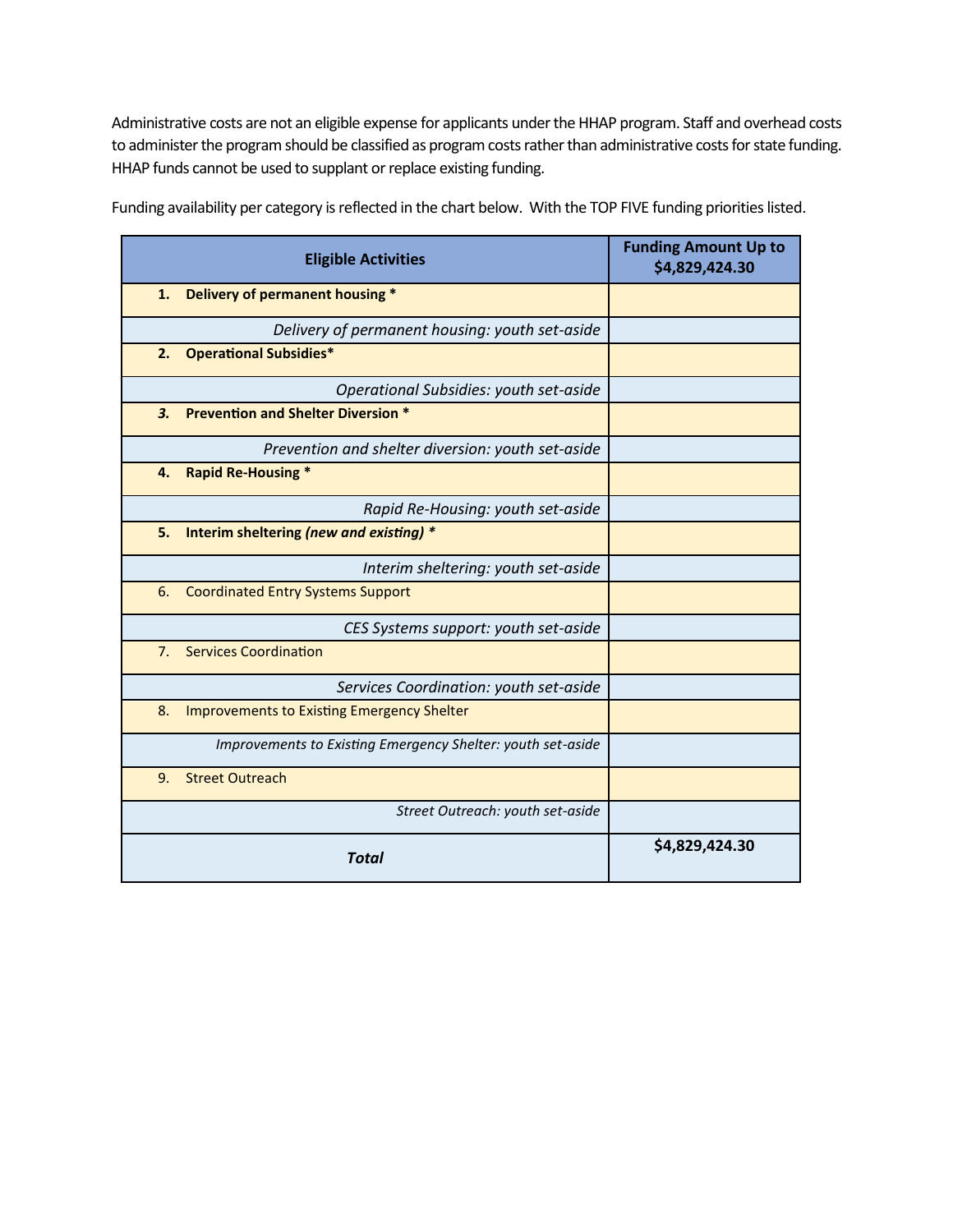## **Eligible Activities Definitions:**

- 1. Delivery of Permanent Housing (Cal ICH priority):
	- Hotel and motel conversions for chronically homeless,
	- Master leasing projects. Master Leasing is a strategy for providing permanent housing that is allowable through HHAP. Program design and its intended purpose must follow the Housing First Model and utilize HMIS,
	- Innovative housing solutions.
- 2. Operating subsidies (Operating subsidies may include operating reserves):
	- In new and existing affordable or supportive housing units,
	- Emergency shelters, and
	- Navigation centers.
- 3. Homeless Prevention & Diversion programs:
	- Programs providing flexible financial resources to prevent individuals and families from becoming homeless in Ventura County,
	- Medical bills –if it allows the individual to obtain or sustain housing.
- 4. Rapid Re-Housing:
	- Flexible rental subsidies in Rapid Re-Housing Programs for vulnerable individuals and households that may be medium or long term in nature paired with voluntary supportive services.
	- Utility bills eligible under "rental assistance/rapid rehousing".
- 5. Interim Sheltering:
	- Limited to newly developed clinically enhanced congregate shelters,
	- New or existing non-congregate shelters,
	- Operations of existing navigation centers and the expansion of shelter beds based on demonstrated need,
	- Bridge housing is considered a type of interim housing program,
	- Master Leasing. Master Leasing is a strategy for providing emergency housing that is allowable through HHAP. Program design and its intended purpose must follow the Housing First model and utilize HMIS.

*Demonstrated need for purposes of this paragraph shall be based on the following:*

a. The number of available shelter beds in the city, county, or region served by a

continuum of care.

b. The number of people experiencing unsheltered homelessness in the homeless pointin-time count.

c. Shelter vacancy rate in the summer and winter months.

d. Percentage of exits from emergency shelters to permanent housing solutions.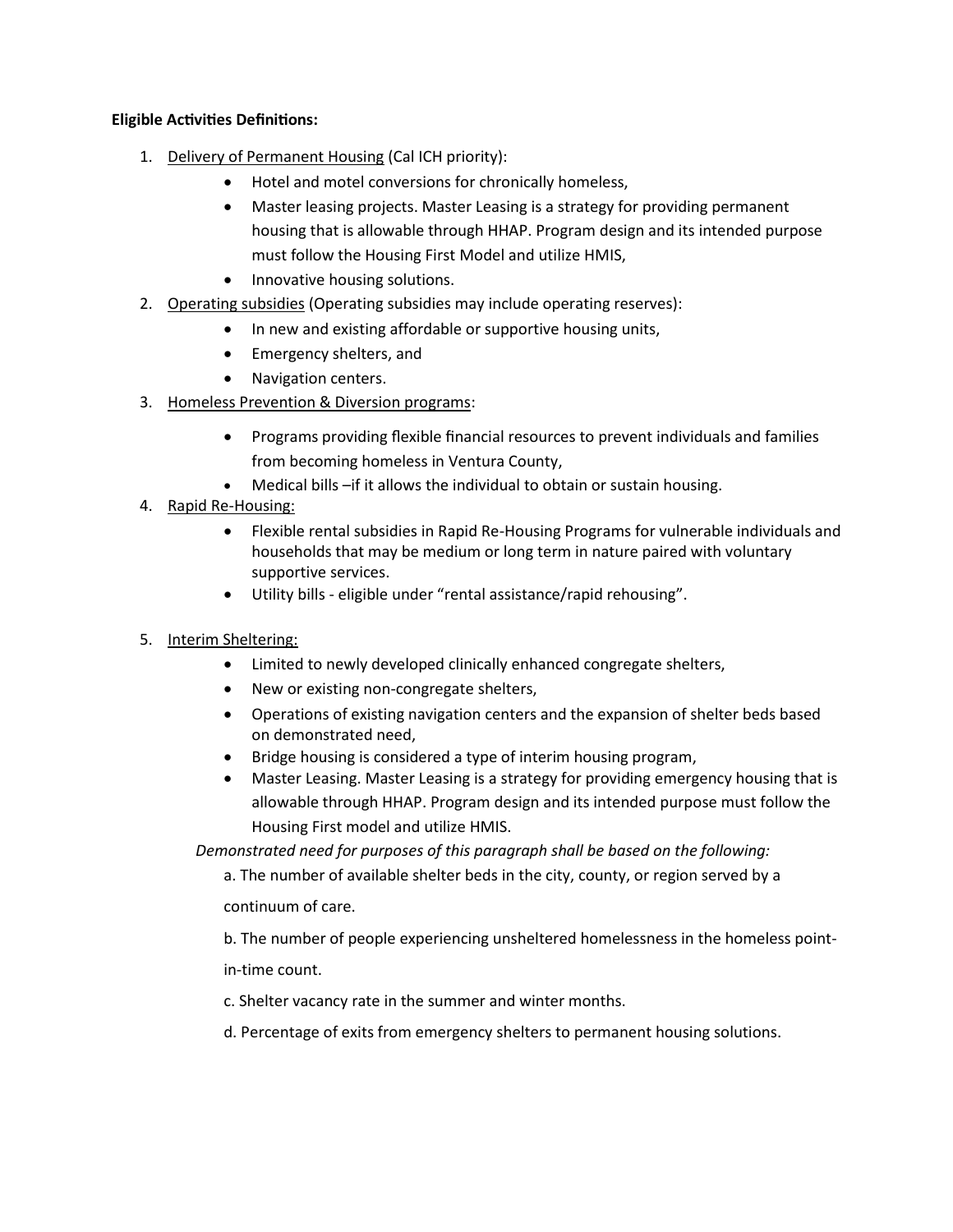e. A plan to connect residents to permanent housing.

f. Any new interim sheltering funded by round 3 funds must be low barrier, comply with

Housing First, and prioritize interventions other than congregate shelters.

- 6. Coordinated Entry Systems Support: for activities necessary to create regional partnerships and maintain a homeless services and housing delivery system, particularly for vulnerable populations, including families and homeless youth.
	- Housing Navigation Services: Dedicated staff to work with homeless individuals and families in gathering eligibility documentation and linking to eligible housing programs.
	- Housing Locator Services: Dedicated Housing Locator(s) to serve the full Ventura County CoC by developing relationships with landlords and/or property managers and identify housing opportunities for persons who are homeless in Ventura County.
	- Landlord Engagement Efforts: Identifying new landlord partners to utilize housing assistance resources including vouchers and rapid rehousing assistance, providing incentives to landlords to participate in housing programs, serving as a liaison between housing programs, supportive services, and landlords.
- 7. Services Coordination:
	- Access to workforce,
	- Education,
	- Training programs,
	- Vehicle repair/maintenance –if it allows the individual to travel for employment or other important benefits or services,
	- Other services needed to promote housing stability in supportive housing.
	- Supportive Services for Permanent Supportive Housing Programs: housing-focused, engaging services focused on helping tenants remain housed and linking to desired programs and services to support housing retention. Services should be designed to support the most vulnerable households in achieving their housing goals. Proposals will be accepted for new housing inventory including voucher programs and sitebased housing.

## 8. Shelter improvements:

- Lower barriers,
- Increase privacy.
- 9. Street Outreach:
	- New dedicated street outreach services with expanded hours (evening/weekend coverage) that will work to engage persons and families living on the streets or encampments and link persons to shelter and housing programs.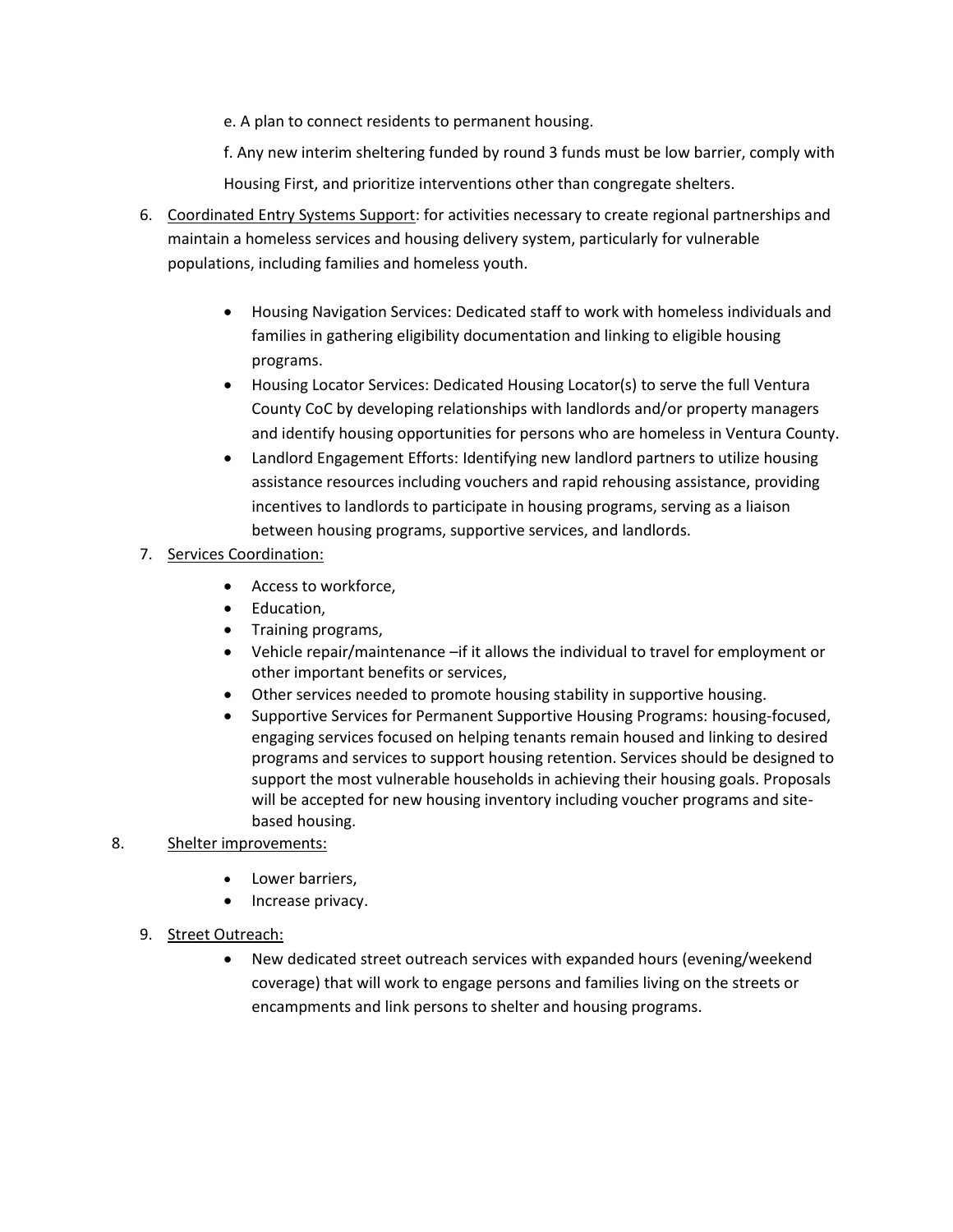#### **3. COORDINATED ENTRY SYSTEM (CES):**

Successful applicants for all program types will receive all referrals through the Ventura County Coordinated Entry System (CES), Pathways to Home. Applicants seeking funding for landlord incentives will coordinate efforts to support housing persons through the CES. Coordinated Entry is a process designed to quickly identify, assess, refer and connect individuals, youth including pregnant and parenting youth, and families in crisis to housing and services. Coordinated Entry is intended to prioritize resources for those with the greatest need, match people with the services that are most likely to help them exit homelessness, reduce the time it takes for participants to access services and ensure that those resources are efficiently allocated. Per Health and Safety Code Section 50219(a)(9), HHAP applicants must be integrated into the local CES.

"Coordinated Entry System" means a centralized or coordinated process developed pursuant to Section 57837 of Title 24 of the Code of Federal Regulations (CFR), as that section read on January 10, 2019, designed to coordinate homelessness program intake, assessment, and provision of referrals. In order to satisfy this subdivision, a centralized or coordinated assessment system shall cover the geographic area, be easily accessed by individuals or families seeking services, be well advertised and include a comprehensive and standardized assessment tool.

The Oxnard, San Buenaventura, Ventura County CoC (CA-611) implemented CES, Pathways to Home in October 2016. A hallmark of the CES is prioritizing vulnerable individuals and families for services and housing. The focus on serving the most vulnerable households may result in a reduction of total households served under this funding. To learn more about the Ventura County CES, Click [Pathways to](https://www.venturacoc.org/pathways-to-home/)  [Home.](https://www.venturacoc.org/pathways-to-home/)

#### **4. HOMELESS MANAGEMENT INFORMATION SYSTEM (HMIS):**

All applicants receiving HHAP funds must participate in the Ventura County Homeless Management Information System (HMIS). This system requires data collection and reporting. The Ventura County Continuum of Care operates a HMIS that operates with limited data sharing—referred to as an open HMIS. Program participants sign a release of information and consent to providing universal data elements within the HMIS. HMIS participating agencies may view this limited data when this data is entered by any participating agency. To learn more about HMIS requirements, please click to view [Ventura County HMIS.](https://www.venturacoc.org/homeless-management-information-system-hmis/) In addition to the standard intake and data standards, HHAP recipients will be asked to enter services in HMIS. Please include adequate staff time for accurate and timely data entry into your HHAP budget.

#### **5. GRANT TERMS:**

The anticipated grant term is for 48 months with an estimated start date of late September 2022 through summer 2026. All funds must be fully expended by October 30, 2026; however, given the amount funding and the eligible uses, the CoC and County anticipates funding will be fully utilized by June 30, 2026. The budget submitted by the applicant should indicate the specific funding that will be used in each year of the program's operation while utilizing HHAP Round 3 funding. A single application should be submitted for each eligible activity for which an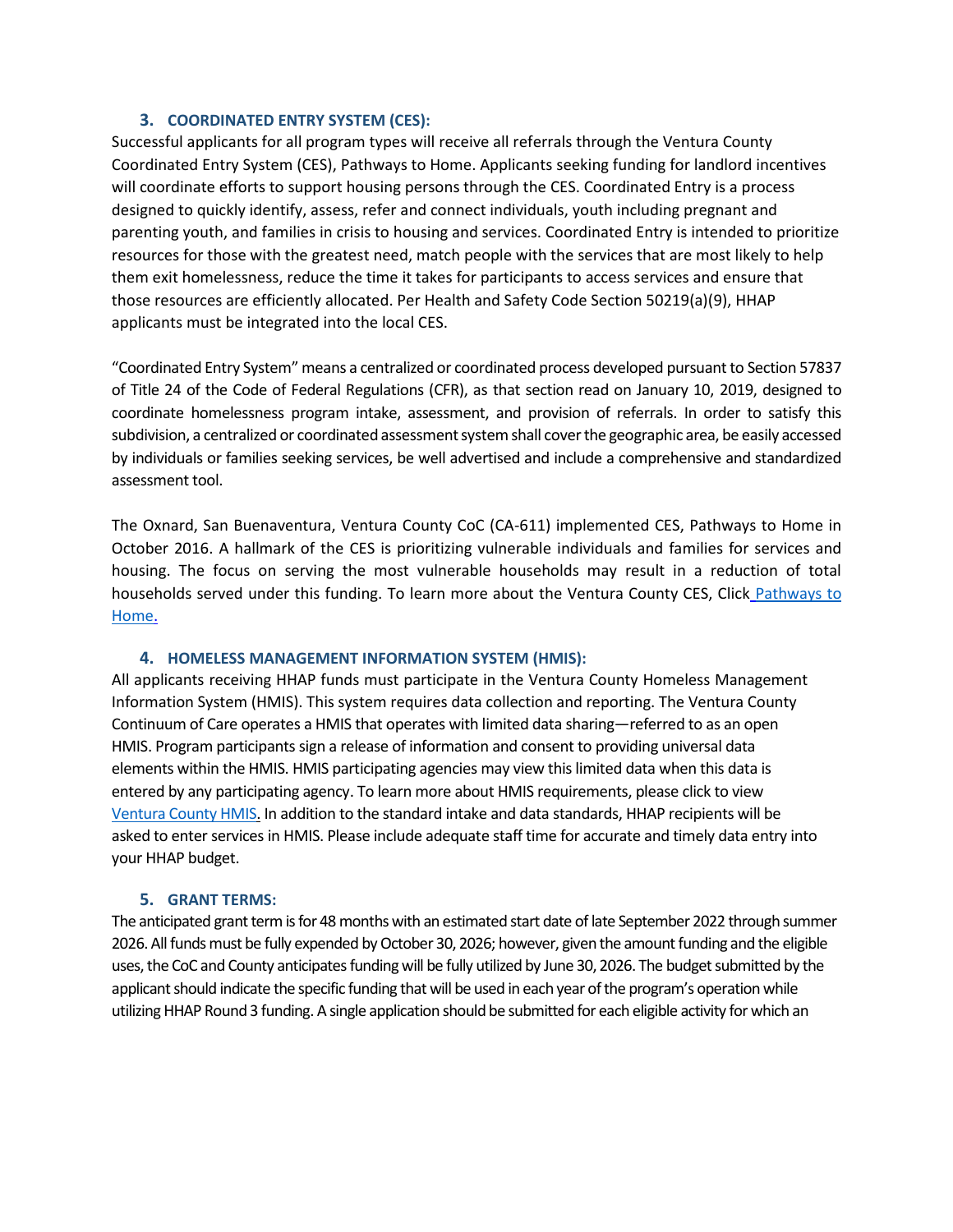applicant is seeking HHAP Round 3 funding.

The CoC will monitor spending rates and will redistribute funds if a project is not ontrack to utilize all funds on eligible activities prior to the State expenditure deadline of June 30, 2026. Eligible costs will be invoiced to County on at least a quarterly basis for reimbursement. No matching funds are required for HHAP.

#### **6. PROGRAM REQUIREMENTS:**

#### **Homeless, Housing Assistance & Prevention Program (HHAP) Requirements:**

The use of HHAP funds is governed by policies set by the California Interagency Council on Homelessness (Cal ICH) and Assembly Bill 83. To learn more about the State HHAP Program, [access the State of California](https://bcsh.ca.gov/calich/hhap_program.html)  [HHAP page.](https://bcsh.ca.gov/calich/hhap_program.html)

#### **Eligible Applicants:**

Eligible applicants for HHAP funding include cities, county agencies and nonprofit organizations. Applicants will be able to include sub-recipients in a collaborative application in order to maximize effectiveness in addressing homelessness. Sub-recipients must comply with the same program requirements of direct applicants.

#### **Eligible Populations:**

The minimum eligibility criteria for HHAP participants is to meet the homeless definition cited in 24 CFR [578.3.](https://www.govinfo.gov/content/pkg/CFR-2017-title24-vol3/xml/CFR-2017-title24-vol3-part578.xml#seqnum578.3)

#### **Eligible Costs:**

The VC CoC and County as the CoC's Administrative Entity are using the federal regulations below to provide applicants with guidelines for eligible costs. Eligible costs are described by component type and may be impacted be CoC Written Standards. If a cost is not described as an eligible expense but is part of assisting households experiencing homelessness obtain and maintain permanent housing and aligned with California's Housing First Policy, applicants must receive express written consent from CoC staff prior to use of program funds.

| Component Type                           | Regulation        |
|------------------------------------------|-------------------|
| <b>Street Outreach</b>                   | 24 CFR 576.101    |
| Housing Location/ Stabilization Services | 24 CFR 576.105    |
| Rental Assistance                        |                   |
|                                          | 24 CFR 576.106    |
| Housing Search and Placement             | 24 CFR 982.301(a) |
| <b>Emergency Shelter</b>                 |                   |
|                                          | 24 CFR 576.102    |
| <b>Permanent Supportive Housing</b>      | 24 CFR 583        |

HHAP requires a minimum of 10% (\$482,942.43) of funding to be utilized for serving homeless youth, which is defined as unaccompanied youth ages 12-24 who are experiencing homelessness. This requirement will impact the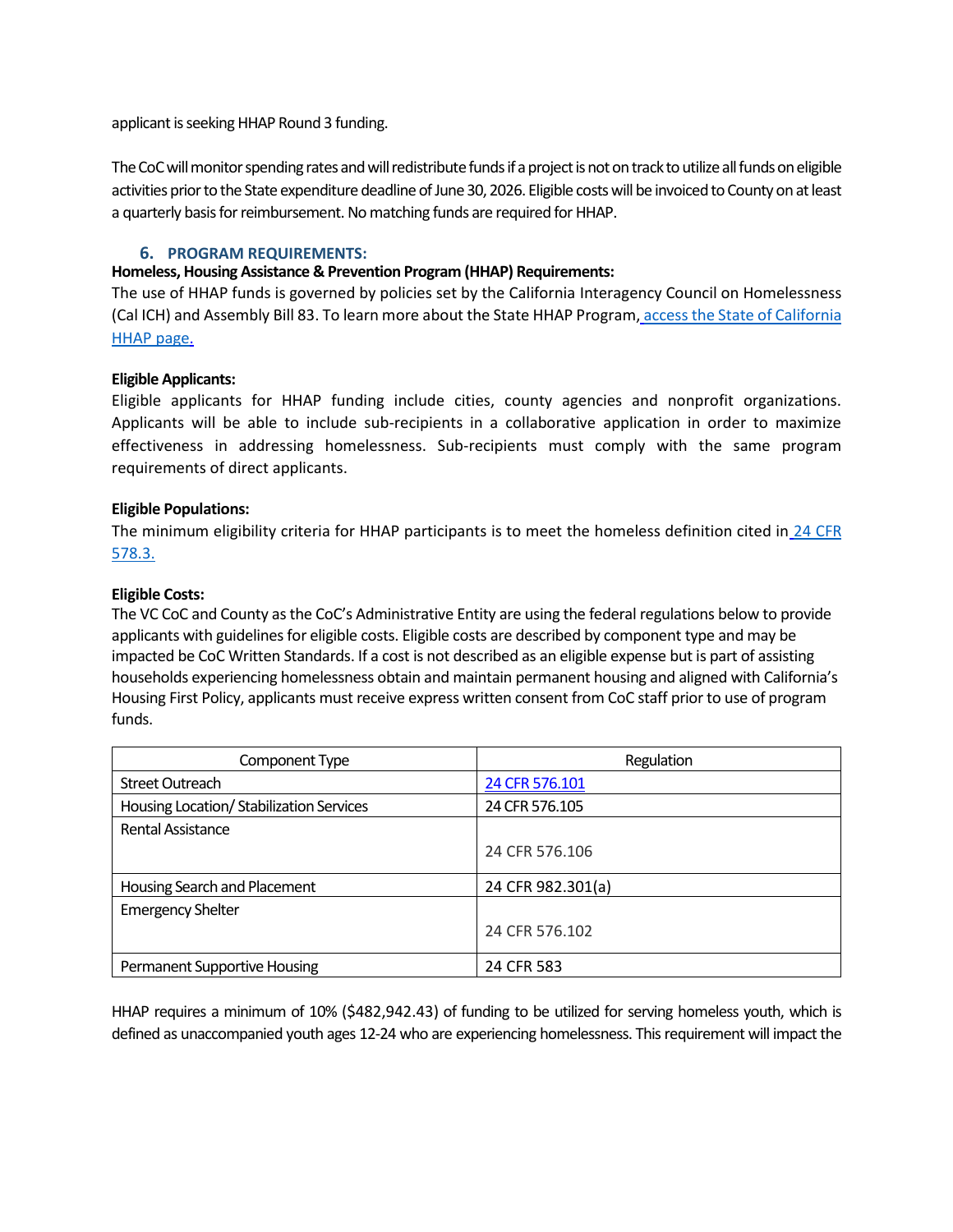prioritization of application(s) made by providers of services to homeless youth or youth at-risk of experiencing homelessness.

Administrative costs are not an eligible expense under HHAP for applicants/sub-recipients. Indirect costs associated with carrying out program related activities should be included in the program budget submitted and not classified as administrative costs.

As HHAP does not restrict funds to Fair Market Rent standards, Rent Reasonableness will be the standard for rent payments. Security deposits up to two (2) months of rent are allowed. Rent sustainability and length of assistance should be factored when assisting clients with securing a rental unit. HHAP funding does allow for flexible rental subsidies with longer terms of assistance.

California's Housing First Policy –Core Practices and Components:

Housing First is a proven approach, applicable among all elements of systems for ending homelessness, in which persons experiencing homelessness are connected to permanent housing swiftly and with few to none treatment preconditions, behavioral contingencies or other barriers. Housing First providers offer services as needed and do not make housing contingent upon the participation in services (e.g. sobriety, engagement in treatment, service participation requirements).

Additionally, Senate Bill (SB) 1380 (Mitchell, Chapter 847, Statutes of 2016) requires all state funded programs providing housing or housing-based services to people experiencing homelessness to incorporate the core components of Housing First as enumerated in Welfare and Institutions Code 8255.

All projects including **services** must align with the Core Practices described in CCR Title 25, 8409(b). Projects shall operate in a manner consistent with Housing First practices as reflected in the CoC Written Standards, consistent with subsections below, and progressive engagement and assistance practices, including the following: Ensuring low-barrier, easily accessible assistance to all people, including, but not limited to, people with no income or income history, and people with active substance abuse or mental health issues; Helping participants quickly identify and resolve barriers to obtaining and maintaining housing; seeking to quickly resolve the housing crisis before focusing on other non-housing related services; allowing participants to choose the services and housing that meets their needs, within practical and funding limitations; connecting participants to appropriate support and services available in the community that foster long-term housing stability; offering financial assistance and supportive services in a manner which offers a minimum amount of assistance initially, adding more assistance over time if needed to quickly resolve the housing crisis by either ending homelessness, or avoiding an immediate return to literal homelessness or the imminent risk of literal homelessness.

The type, duration, and amount of assistance offered shall be based on an individual assessment of the household, and the availability of other resources or support systems to resolve their housing crisis and stabilize them in housing.

Proposed activities that provide housing must align with the Core Components of Housing First. Welfare and Institutions Code Division 8. Chapter 6.5 8255 (b) "Core components of Housing First" means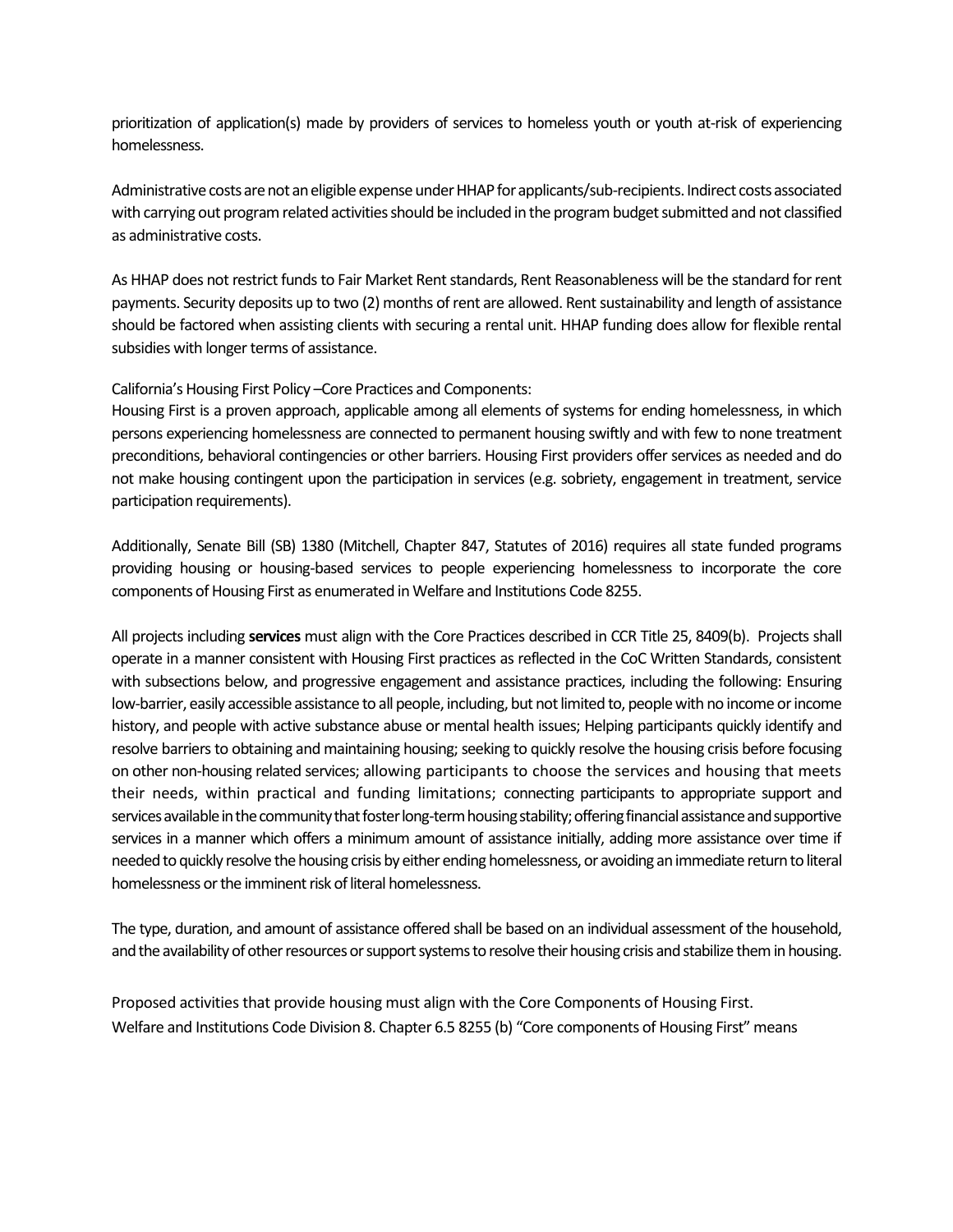all of the following:

- Tenant screening and selection practices that promote accepting applicants regardless of their sobriety or use of substances, completion of treatment, or participation in services.
- Applicants are not rejected on the basis of poor credit or financial history, poor or lack of rental history, criminal convictions unrelated to tenancy, or behaviors that indicate a lack of "housing readiness."
- Acceptance of referrals directly from shelters, street outreach, drop-in centers, and other parts of crisis response systems frequented by vulnerable people experiencing homelessness.
- Supportive services that emphasize engagement and problem solving over therapeutic goals and service plans that are highly tenant-driven without predetermined goals.
- Participation in services or program compliance is not a condition of permanent housing tenancy.
- Tenants have a lease and all the rights and responsibilities of tenancy, as outlined in California's Civil, Health and Safety, and Government codes.
- The use of alcohol or drugs in and of itself, without other lease violations, is not a reason for eviction.
- In communities with coordinated assessment and entry systems, incentives for funding promote tenant selection plans for supportive housing that prioritize eligible tenants based on criteria other than "first-come-first-serve," including, but not limited to, the duration or chronicity of homelessness, vulnerability to early mortality, or high utilization of crisis services. Prioritization may include triage tools, developed through local data, to identify high-cost, high-need homeless residents
- Case managers and service coordinators who are trained in and actively employ evidence-based practices for client engagement, including, but not limited to, motivational interviewing and clientcentered counseling.
- Services are informed by a harm-reduction philosophy that recognizes drug and alcohol use and addiction as a part of tenants' lives, where tenants are engaged in nonjudgmental communication regarding drug and alcohol use, and where tenants are offered education regarding how to avoid risky behaviors and engage in safer practices, as well as connected to evidence-based treatment if the tenant so chooses.
- The project and specific apartment may include special physical features that accommodate disabilities, reduce harm, and promote health and community and independence among tenants.

#### **Written Standards**

The CoC has established Written Standards for providing service. All selected applicants must abide by the CoC written standards.

#### **CoC Participation**

All recipients of HHAP funding are to become members of the CoC. The membership commitment may include, but is not limited to participation in the following:

• Attending CoC meetings,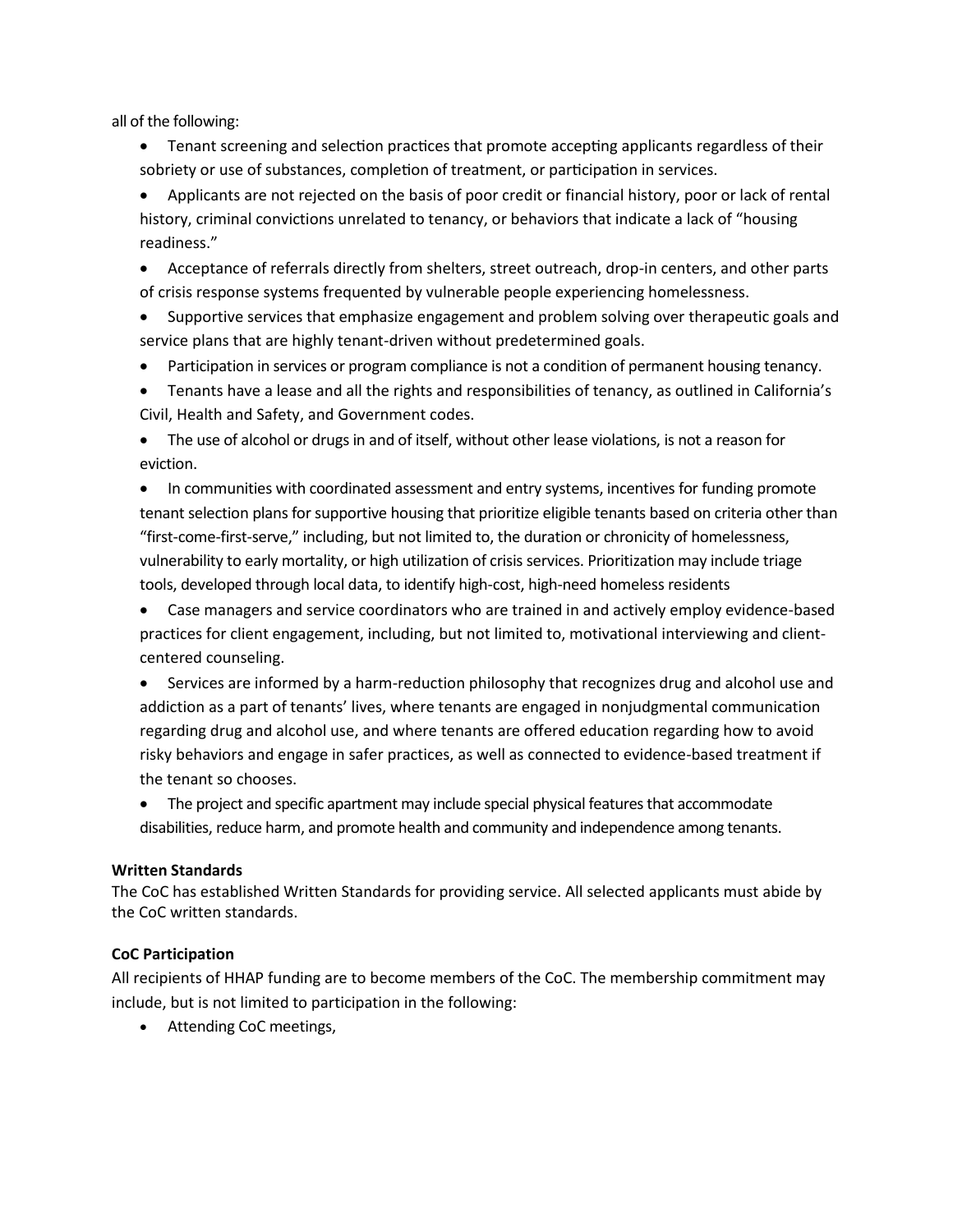- Reporting to/seeking input from constituencies on key issues and strategies,
- Remaining informed of and communicating needs and gaps,
- Remaining informed of local, state, federal, and private proposals for funding,
- Contributing to informed dialogue on action undertaken by the group,
- Serving on a CoC Standing Committee,
- Participating in administration of the annual Point in Time (PIT) Count,
- Sharing aggregate outcome and performance data on the successes and challenges of people who are experiencing or have experienced homelessness,
- Engaging in the regular review of data to ensure that high levels of data quality and completeness are maintained,
- Providing input in the development of strategies and action plans to reduce and end homelessness,
- Participating in advocacy and public education efforts.

## **7. METHOD OF EVALUATION:**

## **Staff Threshold Review**

Applications will be evaluated by CoC Staff for the following criteria:

- Basic review for completeness and capacity,
- Proposal aligns with HHAP eligible uses and established CoC/County priorities for HHAP funds,
- Serves persons who are homeless,
- Alignment with California Housing First requirements,
- Participation (or commitment to participate) in VC HMIS,
- Participation (or commitment to participate) in Coordinated Entry System, Pathways to Home.

## **CoC Data, Performance & Evaluation Committee Review**

Applications will be evaluated by the CoC Data, Performance & Evaluation Committee based on the criteria below:

- Demonstration of capacity to fulfill grant requirements (experience with state/federal grants),
- Project Design and Approach,
- Financial Capacity, Feasibility and Sustainability,
- Past performance,
- Coordination and Collaboration.

Applicants may be called to upon to answer questions at this committee meeting.

The CoC Data, Performance & Evaluation Committee will develop recommendations for HHAP Round 3 funding allocations with consideration of geographic distribution of funding to best meet community needs.

Funding recommendations will be presented to the CoC Governing Board for their review and approval. Committee members who are applicants will not be able to vote on HHAP recommendations. Board members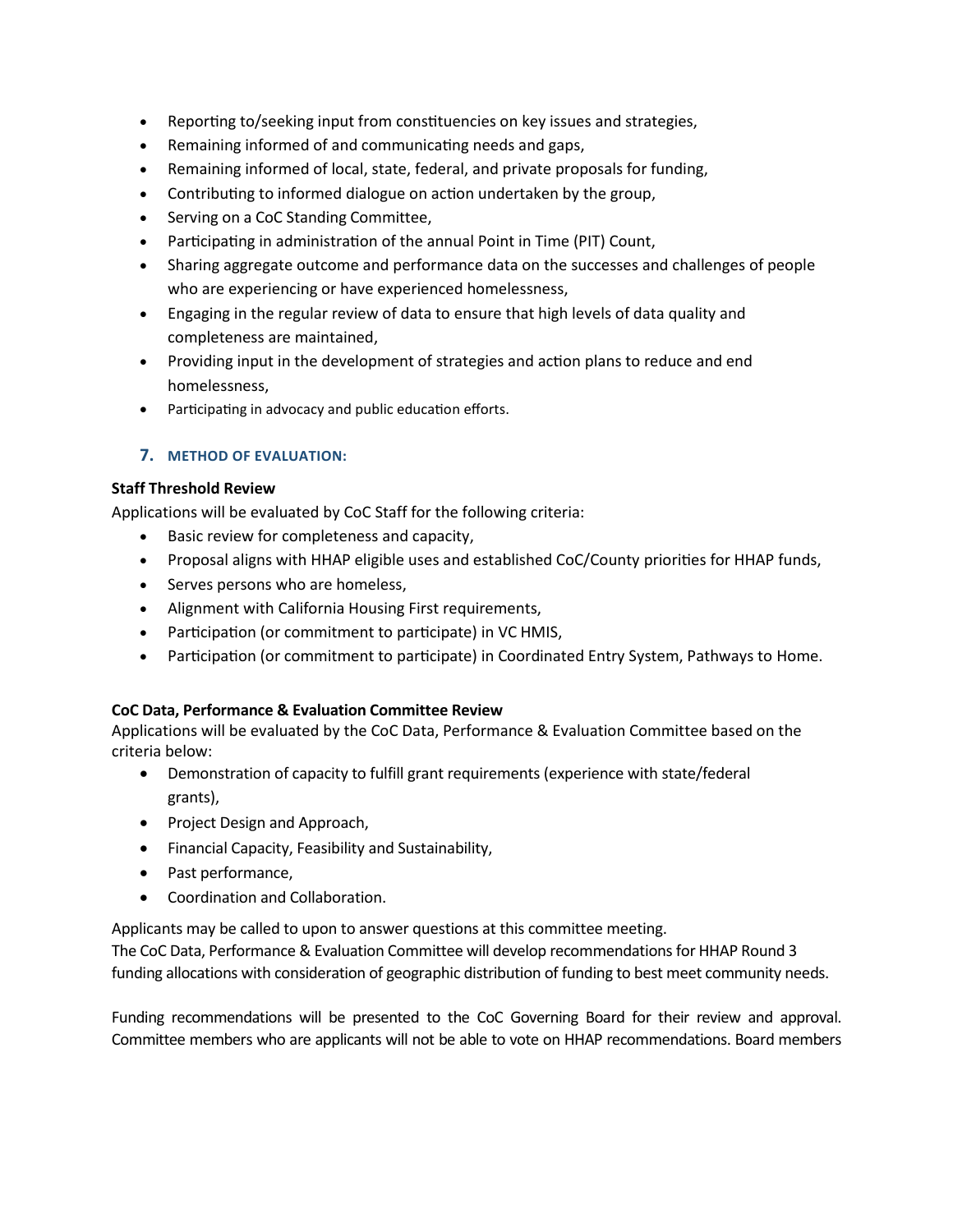without a conflict of interest will vote on funding recommendations to be shared with the County of Ventura Board of Supervisors. The meeting timeline will be posted on th[e Ventura CoC](https://www.venturacoc.org/) website.

## **8. APPLICATION SUBMITTAL:**

- Submit one (1) copy, including all attachments in PDF form, via email to: [alicia.morales](mailto:alicia.morales-mckinney@ventura.org)[mckinney@ventura.org](mailto:alicia.morales-mckinney@ventura.org) with the subject line stating HHAP-3 application submission.
- One application should be submitted for each separate program (combined applications will not be accepted)
- Narrative portions of the application may be submitted on a separate document limited to 10 total pages.
- Submit budget attachment including all current and pending funding sources supporting this application activity type. *Permanent Supportive Housing applicants will submit a budget specific to housing development/operations*. Round all dollar amounts to the nearest dollar (i.e. \$4.59 should be rounded to \$5 and \$4.25 should be rounded to \$4).
- All applications will be reviewed for completeness. All or a portion of the application can be denied for the following reasons:

a. The application is incomplete and the CoC staff is unable to reasonably determine what the applicant is proposing or whether the application meets threshold requirements. b. The application does not pass the HHAP or VC CoC Program threshold, such as, if the Applicant or proposed activities are not eligible or programs that are not aligned with evidencebased practices including Housing First.

- c. Previous HHAP Rounds not on track to being fully expended:
	- I. HHAP 1- Fully expended by June 30, 2025
	- II. HHAP 2- Fully expended by June 30, 2026
- Late submissions will not be considered for HHAP funding

## **Required Attachments for Nonprofit Organizations:**

- Articles of Incorporation/By-laws,
- Nonprofit determination letters from IRS and California Tax Franchise Board/Tax Exemption letter,
- Org Chart,
- Board of Directors Roster,
- Conflict of Interest Statement,
- Evidence of non-suspension/debarment for all parties,
- Evidence of insurance,
	- o Copy of current insurance coverage (General Liability, Workers Comp),
- Most recent audited financial statements,
- IRS form W-9,
- IRS form 990,
- Agency Budget or Financial Plan,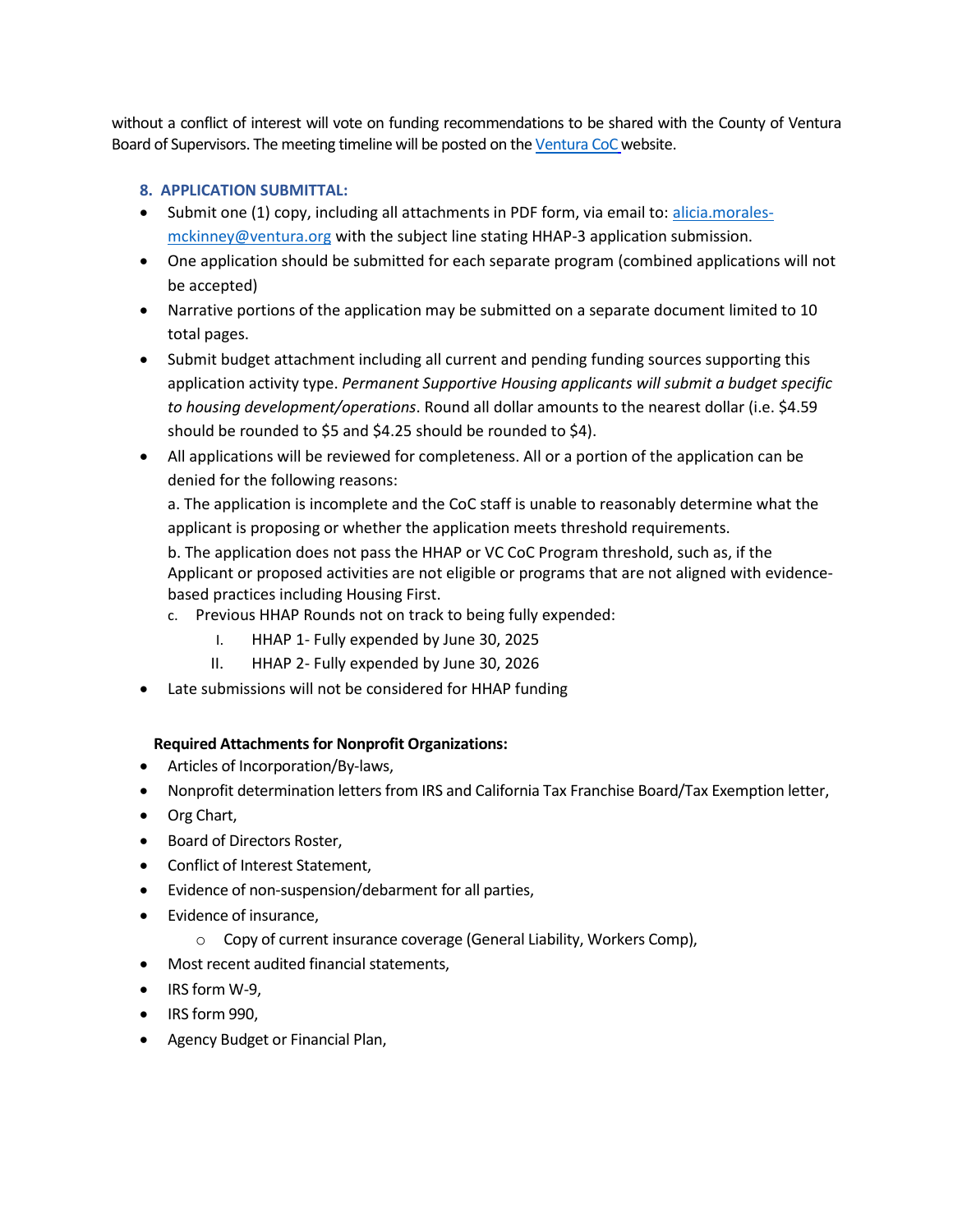- Blank client intake form with documentation of eligibility status including  $3^{rd}$  party documentation and self-certifications as applicable,
- Annual Performance Report generated from VC HMIS for the same project type covering time period of January 1, 2020-December 31, 2020. For applicants not participating in VC HMIS, please submit a report generated from a comparable database,
- Application narratives,
- Application certification,
- Staffing plan relevant to project,
- Completed project budget workbook.

## **Required Attachments for for-profit organizations:**

- Articles of incorporation/bylaws,
- Org Chart,
- Board of Directors Roster,
- Conflict of Interest Statement,
- Evidence of non-suspension/debarment from all parties,
- Evidence of insurance,
	- o Copy of current insurance coverage (General Liability, Workers Comp),
- Most recent audited financial statements,
- IRS form W-9,
- IRS form 990,
- Agency Budget or Financial Plan,
- Blank client intake form with documentation of eligibility status including  $3^{rd}$  party documentation and self-certifications as applicable,
- Annual Performance Report generated from VC HMIS for the same project type covering time period of January 1, 2020-December 31, 2020. For applicants not participating in VC HMIS, please submit a report generated from a comparable database,
- Application narratives,
- Application certification,
- Staffing plan relevant to project,
- Completed project budget workbook.

## **Required Attachments for units of local government:**

- Tax exemption if applicable to any sub-recipients
- Conflict of Interest Statement
- Evidence of non-suspension/debarment from all parties
- Evidence of insurance
	- o Copy of current insurance coverage (General Liability, Workers Comp)
- IRS Form W-9 (not required for County departments)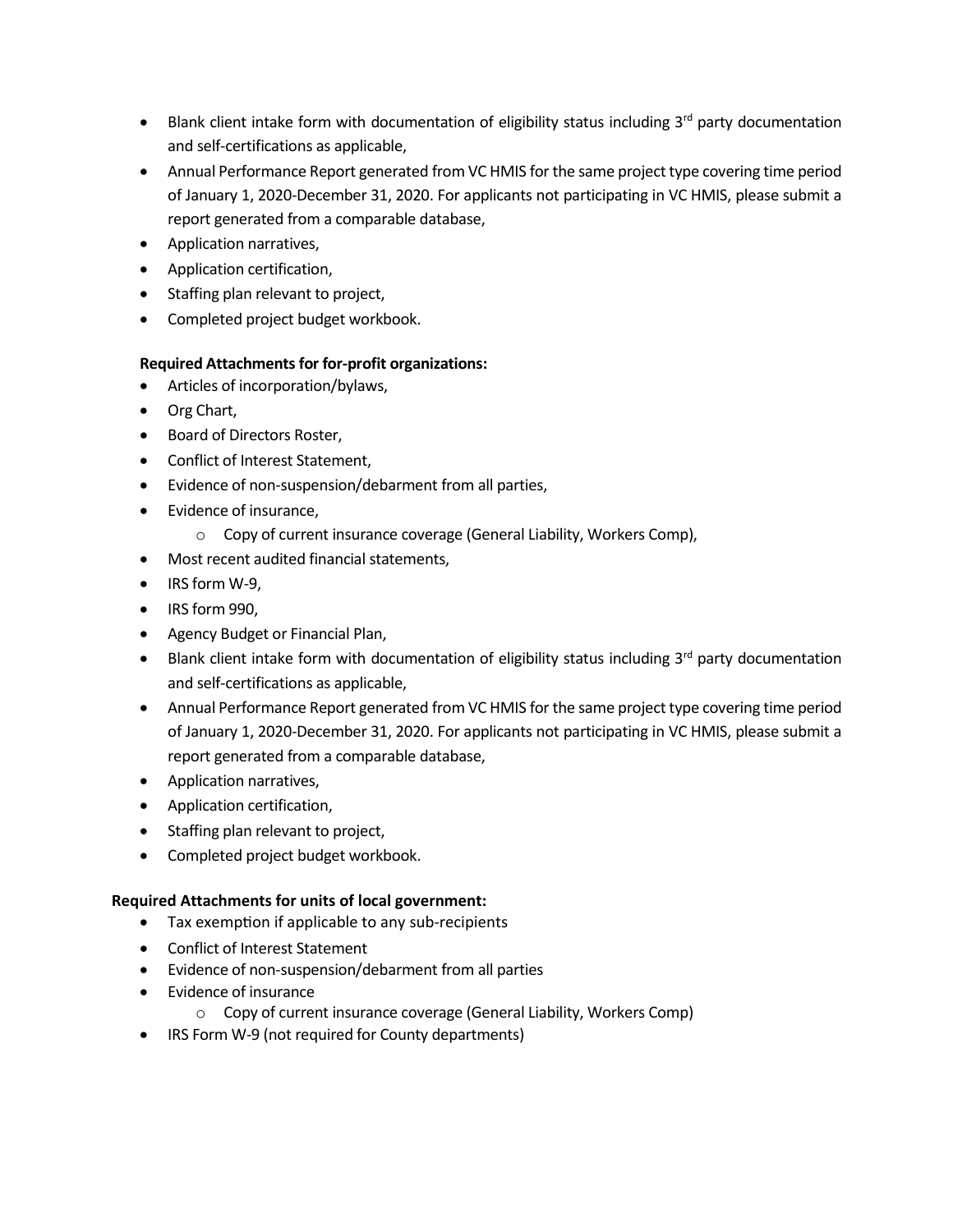- Blank client intake form with documentation of eligibility status including  $3^{rd}$  party documentation and self-certifications as applicable
- Annual Performance Report generated from VC HMIS for the same project type covering time period of January 1, 2021-December 31, 2021. For applicants not participating in VC HMIS, please submit a report generated from a comparable database,
- Application narratives
- Application certification
- Staffing plan relevant to project
- Completed project budget workbook
- **A.** Rating Criteria:
- Applicant Capacity (15 points)
- Program design (20 points)
- Financial Capacity, Feasibility & Sustainability (18 points)
- Performance (25 points)
- Coordination & Collaboration (12 points)
- Funding Priorities (10 points)
	- ➢ Total points possible: 100

## **Threshold Review & Evaluation**

| Basic review for<br>completeness and<br>capacity                                                   | All required responses and attachments are included. Applicant<br>demonstrates capacity to fulfill all program requirements,<br>Timely audited financial statements,<br>Liquidity,<br>$\bullet$<br>Measurements of vulnerability (e.g. net profit margin, fundraising<br>$\bullet$<br>efficiency, dependency on the County or a single entity for financial<br>strength),<br>Submitted by deadline.<br>$\bullet$ |
|----------------------------------------------------------------------------------------------------|------------------------------------------------------------------------------------------------------------------------------------------------------------------------------------------------------------------------------------------------------------------------------------------------------------------------------------------------------------------------------------------------------------------|
| Program eligibility:<br>proposal aligns with<br>HHAP eligible use(s)                               | See page 5 -6 for Eligible HHAP uses and local priorities for HHAP 3.                                                                                                                                                                                                                                                                                                                                            |
| Program eligibility:<br>serves homeless<br>persons or those at<br>imminent risk of<br>homelessness | Serves homeless persons or those at imminent risk of homelessness<br>as defined in 24 CFR 578.3.                                                                                                                                                                                                                                                                                                                 |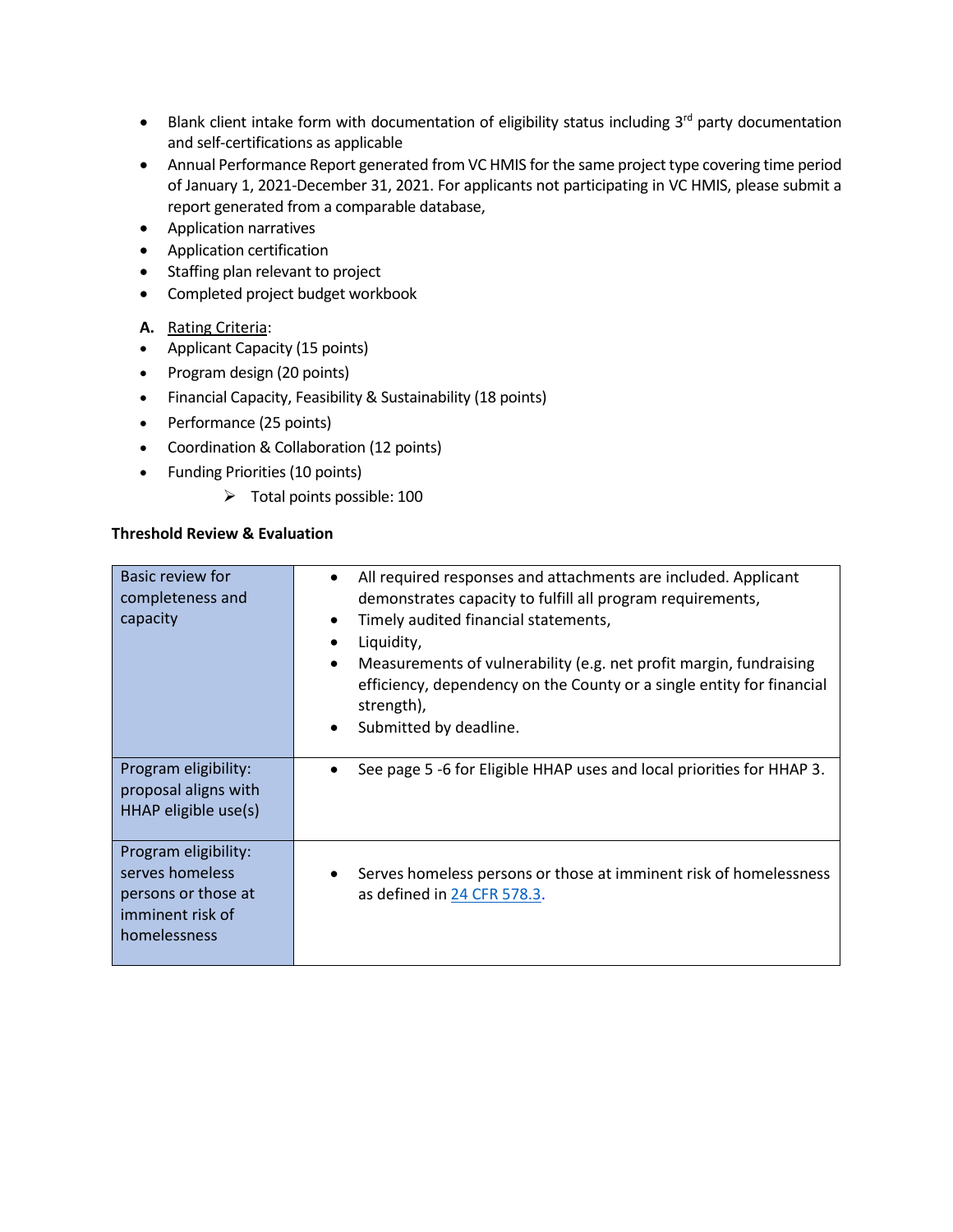| Alignment with<br><b>California's Housing</b><br><b>First Policy</b> | The applicant has addressed the core practices for services projects<br>(CCR 25 8409 b) and all core components (WIC Title Chapter 6.5<br>8255 b) in California's Housing First Policy for housing projects,<br>Alignment with California's Housing First Policy<br>$\bullet$<br>$\circ$ CCR Title 25, 8409(b) and/or<br>WIC Div.8, Ch. 6.5 8255(b)<br>$\circ$ |
|----------------------------------------------------------------------|----------------------------------------------------------------------------------------------------------------------------------------------------------------------------------------------------------------------------------------------------------------------------------------------------------------------------------------------------------------|
| <b>Homeless</b><br>Management<br><b>Information System</b>           | The applicant commits to use of HMIS, including timeliness and<br>data quality standards, demonstrates adequate capacity for data<br>collection and reporting.                                                                                                                                                                                                 |
| <b>Coordinated Entry</b><br>System                                   | The applicant commits to participation in Coordinated Entry<br>System. Street Outreach must serve as entry points. Rental<br>Assistance and Rapid Rehousing, Housing Location Services<br>(Landlord Incentives) and Permanent Housing must receive all<br>referrals from CES.                                                                                  |

## **CoC Data, Performance & Evaluation Review Committee**

| <b>Applicant Capacity</b><br>Max score: 15                                | Experience providing similar services and housing to homeless<br>persons or other vulnerable populations for which funds are<br>being requested,<br>Experience addressing the needs of the target population<br>$\bullet$<br>Sufficient capacity for project oversight and administration.                                                                                                                                                                      |
|---------------------------------------------------------------------------|-----------------------------------------------------------------------------------------------------------------------------------------------------------------------------------------------------------------------------------------------------------------------------------------------------------------------------------------------------------------------------------------------------------------------------------------------------------------|
| Project Design and<br>Approach<br>Max score: 20                           | Project is based on best-practices framework proven methods<br>Project approach demonstrates positive outcomes,<br>Project design reflects CoC Written Standards and ability to<br>address homeless challenges,<br>Anticipated numbers served appear reasonable given the<br>prioritization of vulnerable individuals and families within the<br>homeless population,<br>Staffing pattern is reasonable to provide long term housing<br>$\bullet$<br>retention. |
| Financial Capacity,<br>Feasibility and<br>Sustainability<br>Max score: 18 | Budget clearly shows use of funds and staffing pattern to sustain<br>٠<br>project,<br>Reasonable project costs,<br>$\bullet$<br>Degree to which project leverages agency and community<br>resources,<br>Outstanding and/or unresolved audit findings                                                                                                                                                                                                            |